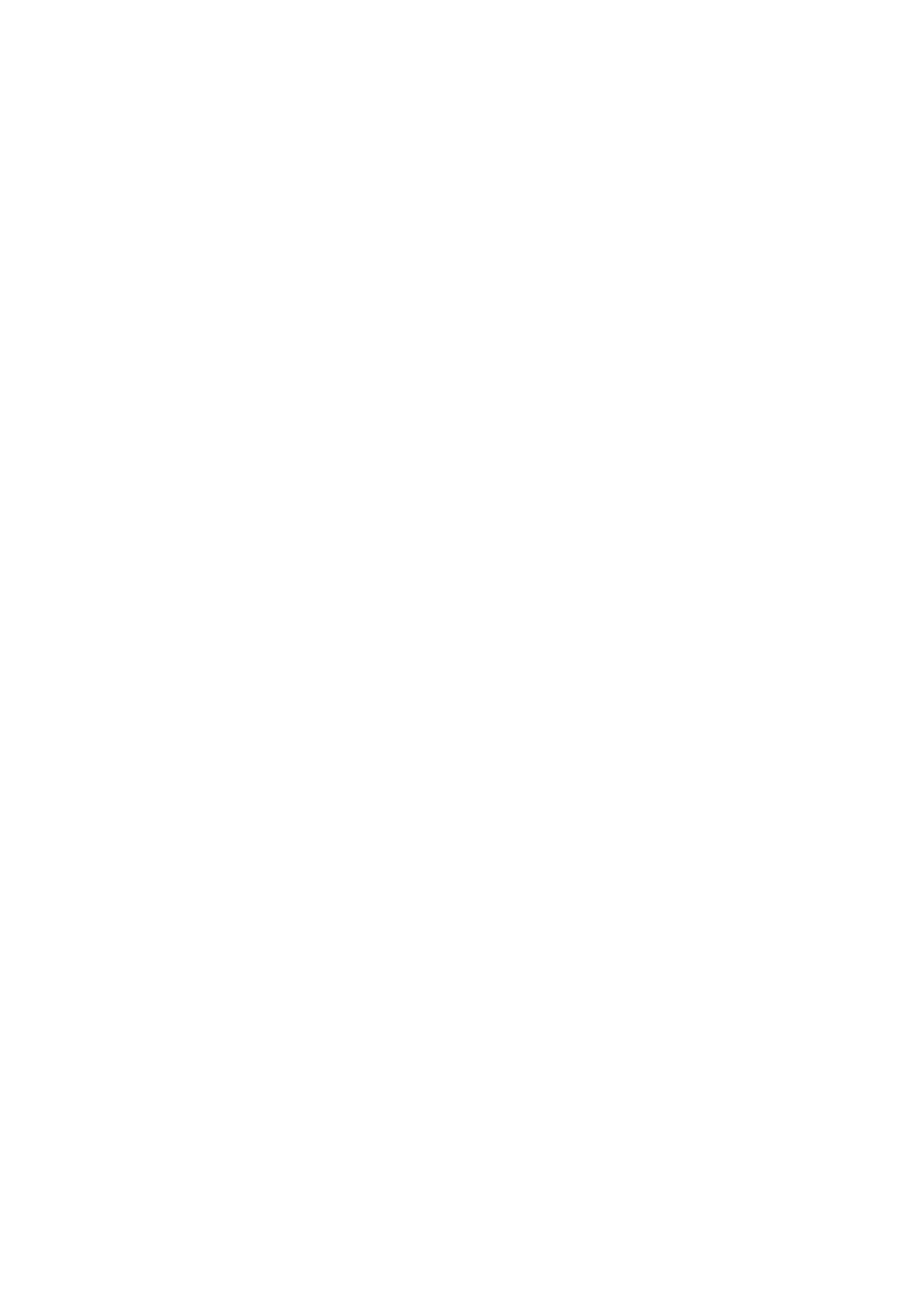#### **In the case of Marcello Viola v. Italy,**

The European Court of Human Rights (Third Section), sitting as a Chamber composed of:

Boštjan M. Zupančič, *President*, John Hedigan, Corneliu Bîrsan, Vladimiro Zagrebelsky, Alvina Gyulumyan, Davíd Thór Björgvinsson, Ineta Ziemele, *judges*,

and Fatoş Aracı, *Deputy Section Registrar*,

Having deliberated in private on 14 September 2006,

Delivers the following judgment, which was adopted on that date:

## **PROCEDURE**

1. The case originated in an application (no. 45106/04) against the Italian Republic lodged with the Court under Article 34 of the Convention for the Protection of Human Rights and Fundamental Freedoms ("the Convention") by an Italian national, Mr Marcello Viola ("the applicant"), on 30 November 2004.

2. The applicant was represented by Mr A. Romeo, a lawyer practising in Taurianova. The Italian Government ("the Government") were represented by their Agent, Mr I.M. Braguglia, and by their Deputy co-Agent, Mr N. Lettieri.

3. On 13 December 2005 the Court declared the application partly inadmissible and decided to communicate to the Government the complaints based on the applicant's participation by videoconference in the appeal hearings during the second set of criminal proceedings and on Article 4 of Protocol No. 7 to the Convention. In accordance with Article 29 § 3 of the Convention, it was decided that the admissibility and the merits of the case would be examined at the same time.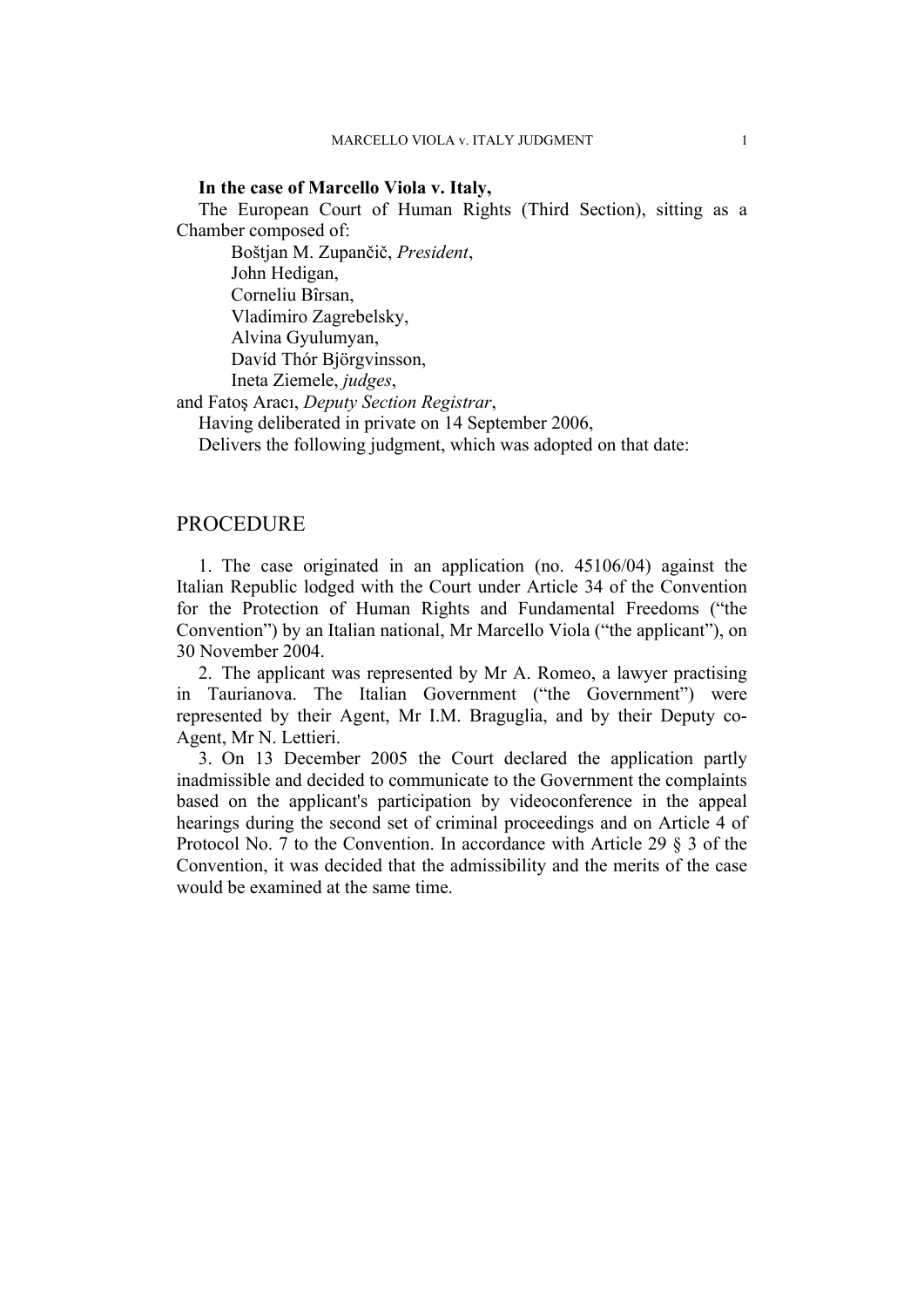## THE FACTS

### I. THE CIRCUMSTANCES OF THE CASE

4. The applicant was born in 1959 and is currently detained in L'Aquila Prison.

### **A. The first set of criminal proceedings**

5. On 16 March 1992 the applicant was arrested and remanded in custody on charges of murder and belonging to a mafia-type organisation. He was also charged with a number of counts of illegally carrying weapons. In particular, he had allegedly aided and abetted the carrying in a public place of a weapon used to commit a number of murders, including that of one M.L.

6. In a judgment of 16 October 1995, the Palmi Assize Court sentenced the applicant to fifteen years' imprisonment for membership of a mafia-type criminal organisation. He was acquitted of the other charges.

7. The applicant appealed.

8. In a judgment of 10 February 1999, the Reggio di Calabria Assize Court of Appeal reduced the applicant's prison sentence to twelve years.

9. The applicant appealed on points of law. In a judgment of 8 February 2000, the text of which was deposited at the registry on 25 February 2000, the Court of Cassation dismissed the applicant's appeal.

### **B. The second set of criminal proceedings**

#### *1. The preliminary investigations and the trial at first instance*

10. In the meantime, on 19 June 1996, the Reggio di Calabria investigating judge had made a fresh order for the applicant's detention pending trial. On 15 October 1996 he had committed the applicant to stand trial in the Palmi Assize Court. The applicant was charged with several counts of murder and attempted murder, membership of a mafia-type criminal organisation and illegally carrying a weapon. The applicant was accused, in particular, of having given orders to murder M.L. He was also accused of being an accomplice to carrying the weapon used to commit the crime. The applicant had alleged that this weapon had been one of the ones that he had been accused of carrying in the first set of criminal proceedings.

11. During the proceedings a number of witnesses, including *pentiti* (former mafiosi who have decided to cooperate with the authorities), were examined.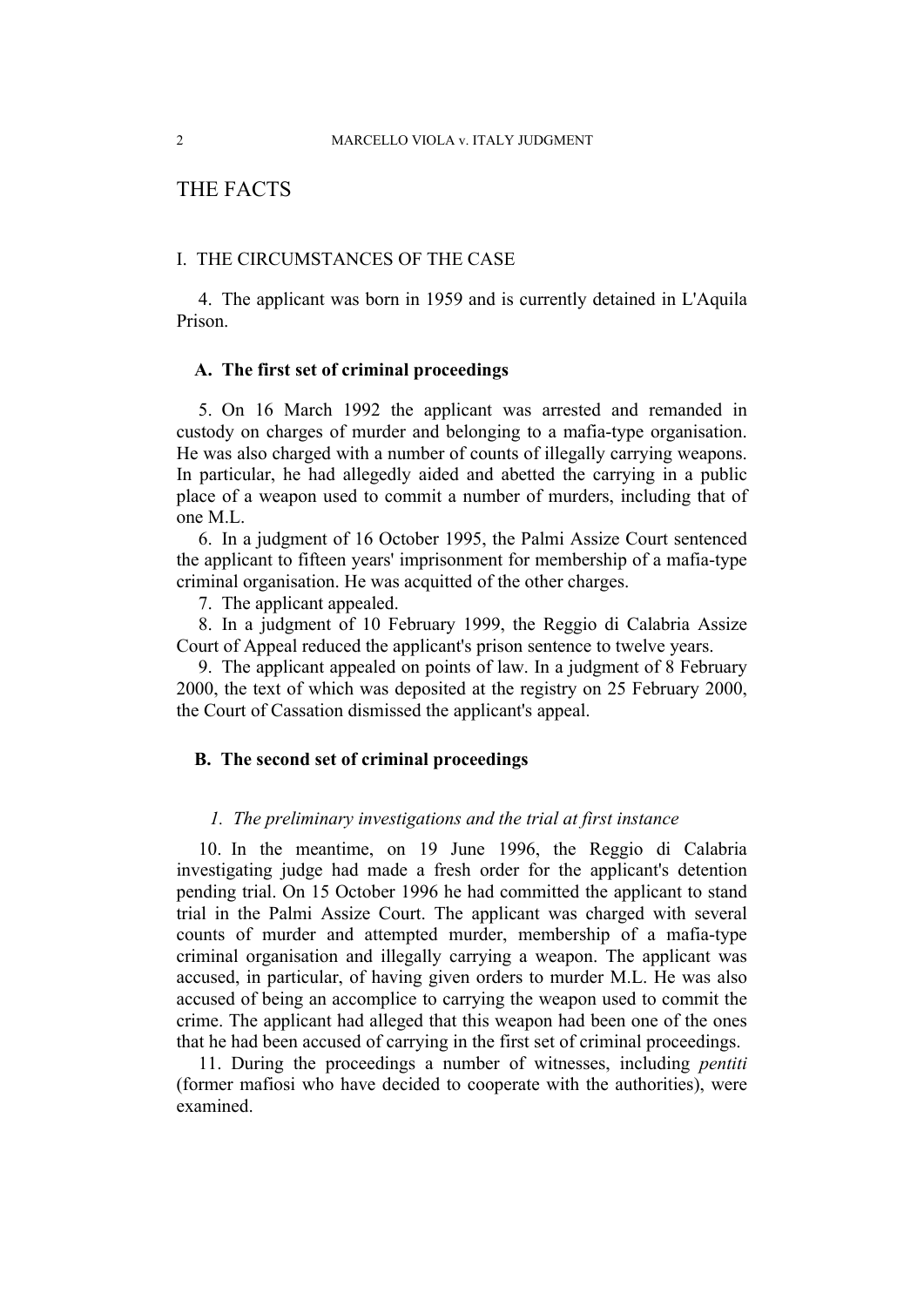12. In a judgment of 22 September 1999, the Palmi Assize Court imposed five life sentences on the applicant and ordered him to serve three years of his sentence in solitary confinement. It imposed an additional sentence of a total of seventy years' imprisonment on him. The decision was based on statements by the *pentiti*, which were considered to be accurate and credible and were corroborated by other evidence.

#### *2. The appeal proceedings*

#### 13. The applicant appealed.

14. From 2000 the applicant was subject to a restricted prison regime, provided for by section 41 *bis* of Law no. 354 of 26 July 1975 (known as "the Prison Organisation Act"), which, among other things, limited his contact with the outside world. Accordingly, the applicant was no longer brought to the hearing room from prison. He was, however, able to participate in the hearings of 21 February and 15 June 2001 and 5 March 2002 by means of an audiovisual link with the hearing room.

15. By a judgment of 5 March 2002, the Reggio di Calabria Assize Court of Appeal acquitted the applicant of one of the charges of murder. It found that the offences committed by the applicant were part of a single criminal design (*unico disegno criminoso*) and reduced his sentence to one life sentence and solitary confinement for two years.

#### *3. The appeal on points of law*

16. The applicant appealed on points of law. He complained, *inter alia*, of a failure on the part of the Assize Court of Appeal to give reasons for its finding that, despite a number of gaps in their evidence, the prosecution witnesses were credible. With regard to the murder of M.L., the applicant observed that part of the evidence adduced by the prosecution was that the police had found a P38 Walther pistol inside a car parked near land belonging to him. In the first set of criminal proceedings, however, the applicant had been acquitted of the charge of carrying that pistol. Moreover, that circumstantial evidence did not in any way establish that he had given orders to murder M.L.

17. The applicant did not allege that there had been a violation of the right to a fair trial on account of the nature of his participation in the appeal hearings.

18. In a judgment of 26 February 2004, the text of which was deposited at the registry on 3 June 2004, the Court of Cassation dismissed the applicant's appeal. It held that the Assize Court of Appeal had given logical and proper reasons for its decision on all the disputed issues.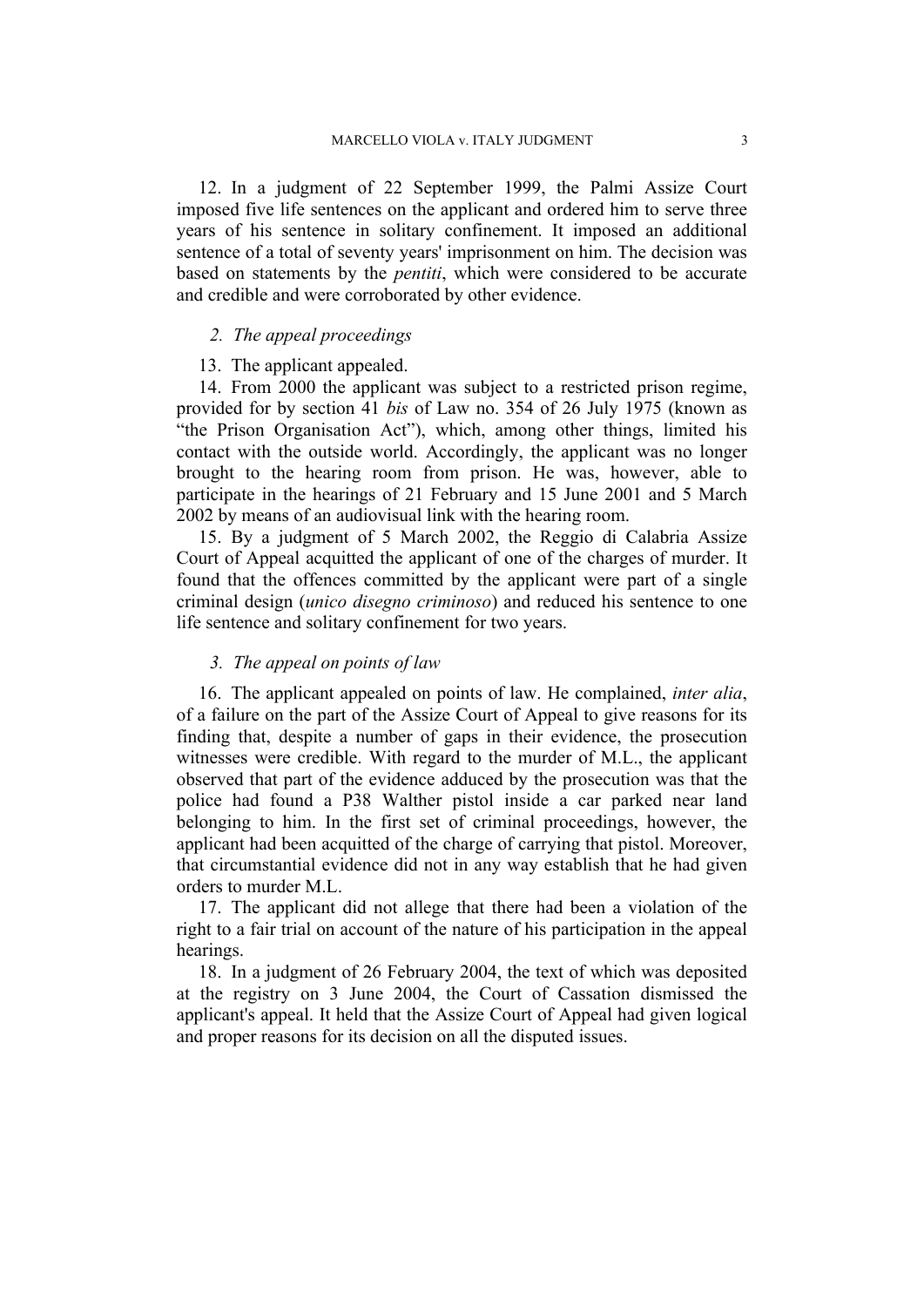#### II. RELEVANT DOMESTIC LAW AND PRACTICE

19. Law no. 11 of 7 January 1998 introduced, among the implementing provisions of the Code of Criminal Procedure (CCP), a new Article 146 *bis* which, in its relevant parts and after the amendments introduced by Law no. 4 of 19 January 2001, is now worded as follows:

"1. In proceedings concerning one of the offences provided for in Article 51, paragraph 3 *bis*, and Article 407, paragraph 2, sub-paragraph (a), no. 4 of the Code [that is, mainly Mafia-related and other serious offences], a person who, in any capacity, is detained in a prison shall participate in the hearings at a distance [*a distanza*] in the following cases:

(a) where there are serious requirements of public safety or order;

(b) where the proceedings are particularly complex and participation at a distance is deemed necessary in order to avoid delays. In considering the requirement of avoiding delays in the proceedings, regard shall also be had to the fact, where applicable, that other proceedings are pending at the same time against the same defendant before different courts.

1 *bis*. Besides the cases provided for in paragraph 1, participation at a distance shall also be arranged in proceedings brought against a detainee who has been the subject of the measures provided for in section 41 *bis*, paragraph 2, of Law no. 354 of 26 July 1975 ...

2. The decision to order participation at a distance shall be taken, if necessary of their own motion, by the president of the trial court or of the Assize Court ... during the preliminary measures stage, or by the judge ... during the proceedings. The order shall be communicated to the parties and defence counsel at least ten days prior to the hearing.

3. Where an order is made for participation at a distance, an audiovisual link shall be activated between the hearing room and the place of detention so that the persons present in both places can see each other clearly and simultaneously and hear what is being said. If the measure is ordered in respect of several defendants who are being detained, in any capacity, in different places, each [of them] shall, by means of the same arrangement, be able to see and hear the others.

4. Defence counsel or his or her replacement must always be able to be present where the accused is situated. Defence counsel, or his or her replacement present in the hearing room, and the accused shall be able to confer confidentially, by means of appropriate technical equipment.

5. The place from which the accused is connected by audiovisual link to the hearing room shall be regarded as an extension of the hearing room [*è equiparato all'aula d'udienza*].

6. An officer of the court qualified to assist the judge ... shall be present at the place where the accused is situated and shall certify the latter's identity and officially note that there is no impediment to or restriction on the exercise of his or her rights and entitlements. He or she shall also certify that the provisions of paragraph 3 and the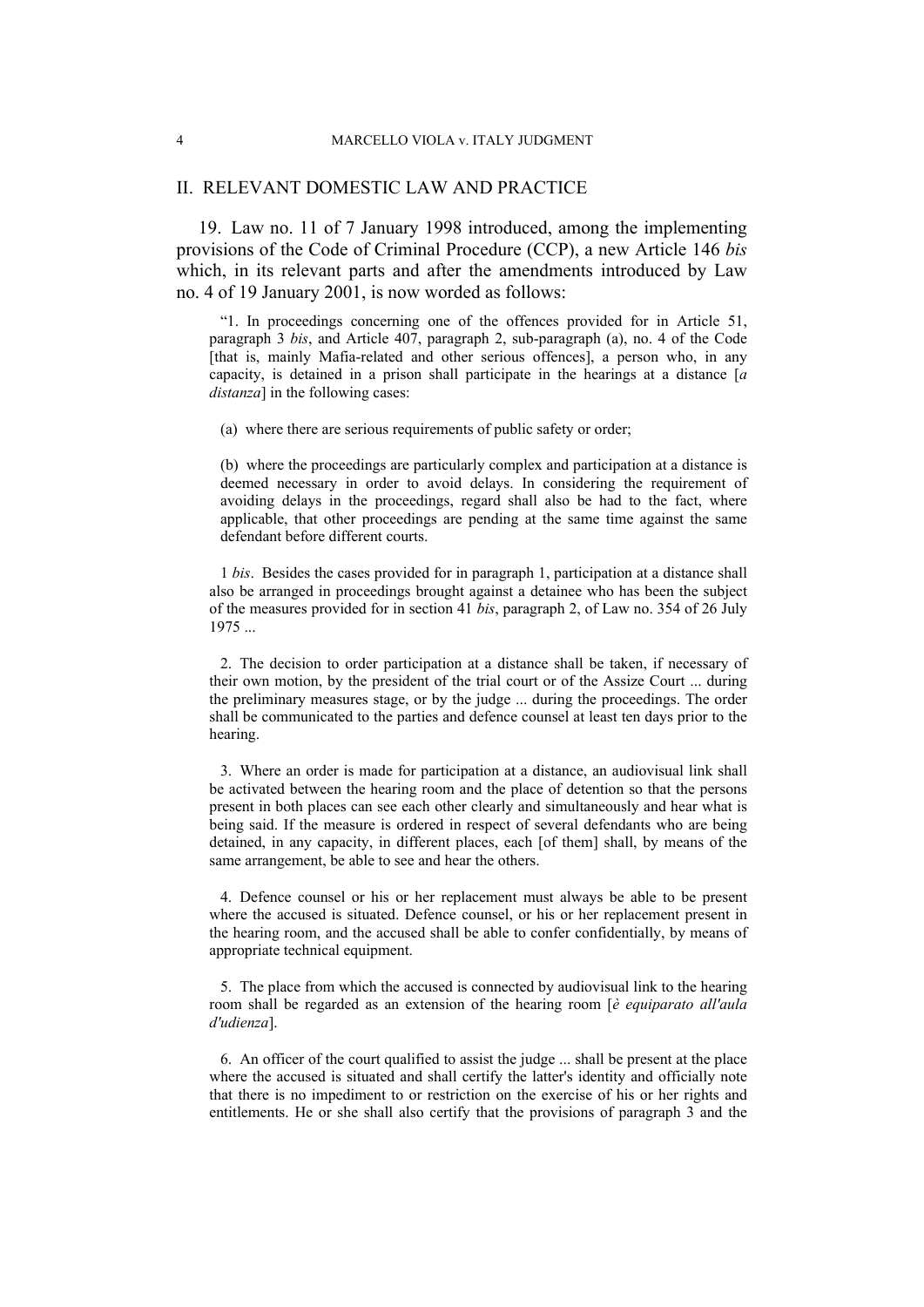second sentence of paragraph 4 have been complied with, and, if the examination takes place, that the precautions have been taken to ensure the lawfulness thereof ... To that end he shall consult, if necessary, the accused and his counsel. ...

7. If it becomes necessary during the proceedings to arrange a confrontation between witnesses or identification of the accused or another measure requiring him to be observed in person, the judge shall, if he considers it necessary, after hearing the parties, order that the accused be present in the hearing room for the time necessary to comply with that measure."

20. According to the Constitutional Court (order no. 483 of 26 November 2002), participation at a distance seeks to achieve the following aims: (a) protect public order in the event of possible acts of intimidation by the accused against other parties in the trial; (b) prevent the transfer of the accused from prison to the hearing room from becoming an opportunity to renew contact with the criminal organisations to which they belong; and (c) expedite the conduct of particularly complex and long trials, which often take place in different courts. The Constitutional Court has also stated that the system introduced by Law no. 11 of 7 January 1998 guarantees the right of persons accused of exceptionally serious offences to participate in their trial, while weighing that right against the duty to protect the public and ensure the proper conduct of the trial (*ordinato svolgimento dei processi*).

21. In its judgment no. 342 of 22 July 1999, the Constitutional Court held that participation at a distance was compatible with the "right to a defence", as guaranteed by Article 24 § 2 of the Constitution. It stated that it could not accept the idea that only the physical presence of the accused in the hearing room would ensure the effectiveness of this right, since the Constitution required only the personal and conscious (*consapevole*) participation of the defendant in the proceedings. Article 146 *bis* of the implementing provisions of the CCP was not limited to indicating the technical means necessary to installing a link between the hearing room and the place of detention, but required that certain "results" be attained and, in particular, the "effective" participation of the accused in the proceedings with a view to ensuring the proper exercise of his right to a defence. There were also legislative provisions guaranteeing contact between the accused, the right of defence counsel to be present where the defendant was situated and the ability of the accused and his counsel to communicate with each other. The judge had the power and the duty to ensure that the technical means installed were appropriate to the aims sought to be achieved and could, if necessary, order the accused to be present in the hearing room. In the opinion of the Constitutional Court, the fact that the new provisions departed from "tradition" did not upset the balance and dynamics of a trial that, on the contrary, remained substantively unchanged.

22. For the same reasons, the Constitutional Court found that the system introduced by Law no. 11 of 7 January 1998 could not be deemed to be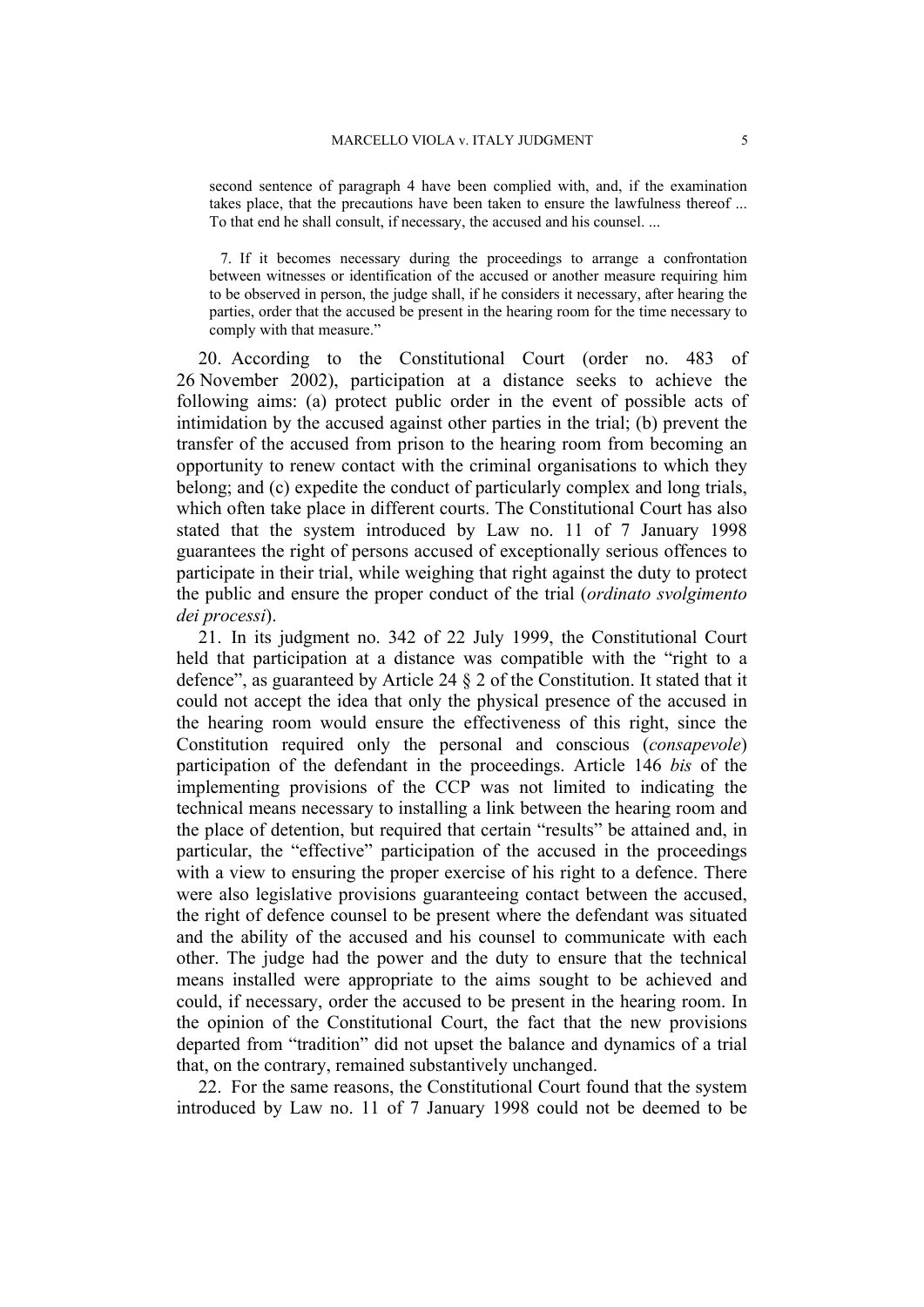contrary to Article 6 of the Convention, a provision which required, among other things, compliance with the "reasonable time" requirement, in particular for accused persons in detention.

### III. RELEVANT INTERNATIONAL LAW

23. Articles 9 and 10 of the Second Additional Protocol to the European Convention on Mutual Assistance in Criminal Matters provide:

#### **Article 9 – Hearing by videoconference**

"1. If a person is in one Party's territory and has to be heard as a witness or expert by the judicial authorities of another Party, the latter may, where it is not desirable or possible for the person to be heard to appear in its territory in person, request that the hearing take place by videoconference, as provided for in paragraphs 2 to 7.

 $\left[\ldots\right]$ "

#### **Article 10 – Hearing by telephone conference**

"1. If a person is in one Party's territory and has to be heard as a witness or expert by judicial authorities of another Party, the latter may, where its national law so provides, request the assistance of the former Party to enable the hearing to take place by telephone conference, as provided for in paragraphs 2 to 6.

 $\left[\ldots\right]$ "

24. Articles 10 and 11 of the Convention on Mutual Assistance in Criminal Matters between the Member States of the European Union, signed in Brussels on 29 May 2000, provide:

#### **Article 10 – Hearing by videoconference**

"1. If a person is in one Member State's territory and has to be heard as a witness or expert by the judicial authorities of another Member State, the latter may, where it is not desirable or possible for the person to be heard to appear in its territory in person, request that the hearing take place by videoconference, as provided for in paragraphs 2 to 8.

 $\left[\ldots\right]$ "

#### **Article 11 – Hearing of witnesses and experts by telephone conference**

"1. If a person is in one Member State's territory and has to be heard as a witness or expert by the judicial authorities of another Member State, the latter may, where its national law so provides, request assistance of the former Member State to enable the hearing to take place by telephone conference, as provided for in paragraphs 2 to 5.

 $\left[\ldots\right]$ "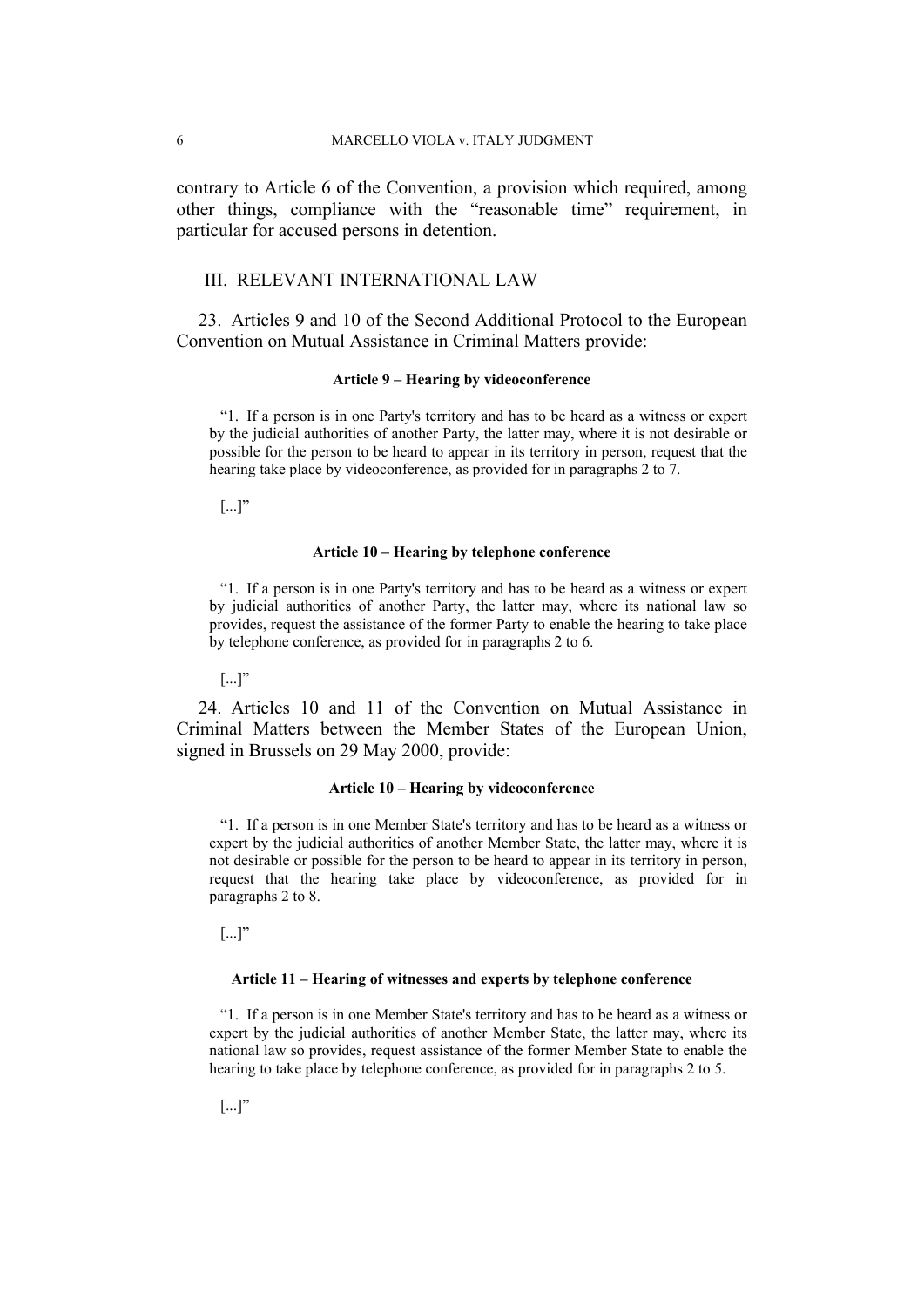25. In its Resolution of 23 November 1995 on the protection of witnesses in the fight against international organised crime, the European Council called on Member States to guarantee proper protection of witnesses. To that end it indicated, among other things, that "one of the forms of protection to be envisaged is the possibility of giving evidence in a place other than that in which the person being prosecuted is situated through the use, if necessary, of audiovisual methods, subject to observance of the adversary principle as interpreted in the case-law of the European Court of Human Rights". The European Council went on to state that:

"... In order to facilitate the use of audiovisual methods, the following points, in particular, should be taken into consideration:

1. In principle, it should be envisaged that the hearing may be conducted under the legal and practical conditions of the requesting State only.

2. If the legislation of either State allows for the witness to be assisted by an adviser during the hearing, it should be possible for such assistance to be arranged in the territory of the State in which the witness is situated;

3. Translation costs and the cost of using audiovisual methods should be borne by the requesting State, unless otherwise arranged with the State to which the request is addressed."

## THE LAW

## I. ALLEGED VIOLATION OF ARTICLE 6 OF THE CONVENTION

26. The applicant complained that he had been forced to participate by videoconference in the appeal hearings during the second set of proceedings. He relied on Article 6 §§ 1 and 3 of the Convention, the relevant parts of which read as follows:

"In the determination of his civil rights and obligations ..., everyone is entitled to a fair ... hearing ... by [a] ... tribunal ..."

...

3. Everyone charged with a criminal offence has the following minimum rights:

(a) to be informed promptly, in a language which he understands and in detail, of the nature and cause of the accusation against him;

(b) to have adequate time and facilities for the preparation of his defence;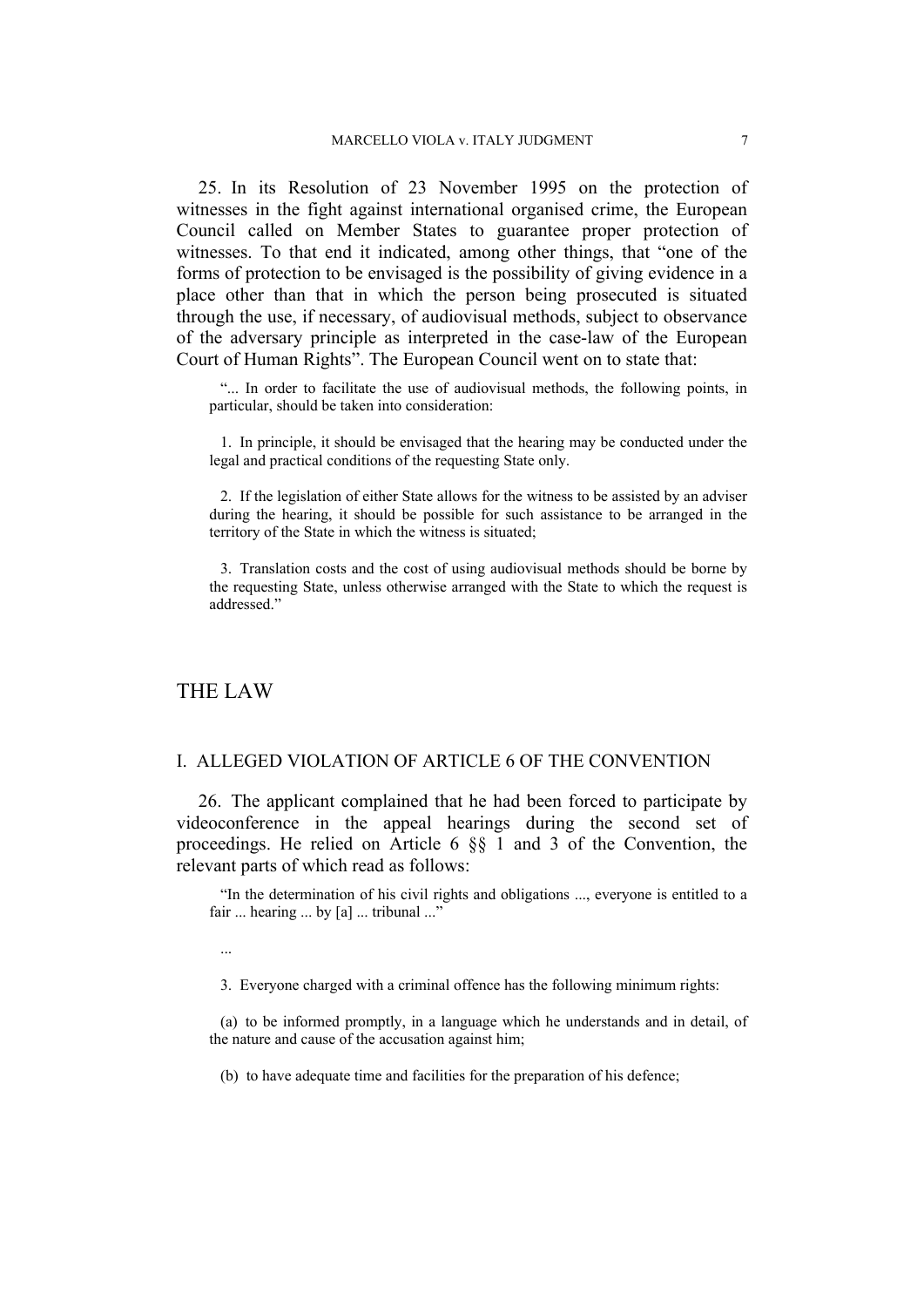(c) to defend himself in person or through legal assistance of his own choosing or, if he has not sufficient means to pay for legal assistance, to be given it free when the interests of justice so require;

(d) to examine or have examined witnesses against him and to obtain the attendance and examination of witnesses on his behalf under the same conditions as witnesses against him;

(e) to have the free assistance of an interpreter if he cannot understand or speak the language used in court."

27. The Government contested the applicant's submissions on this point.

#### **B. The merits**

...

#### *1. The parties' submissions*

#### **(a) The Government**

35. The Government observed at the outset that hearings by videoconference were provided for and recommended by a number of international treaties and conventions, such as the Second Additional Protocol to the European Convention on Mutual Assistance in Criminal Matters, the Resolution of the European Council of 23 November 1995, the Act of the European Council of 29 May 2000, the Convention of the European Union of 29 May 2000, the agreement between Italy and Switzerland of 10 September 1998 and the agreement between the European Union and the United States on Mutual Legal Assistance of 25 June 2003. This showed that videoconferencing was considered as a technical means compatible with the Convention, be it by the Council of Europe or other international organisations, such as the European Union. According to the Government, it should therefore be presumed that a State did not depart from Convention requirements by introducing videoconferencing into its legal system.

36. Furthermore, it could be seen from *Rippe v. Germany* ((dec.), no. 5398/03, 2 February 2006) that it was advisable for States to adopt procedural mechanisms at second or third instance which, while weakening safeguards for defendants to an extent, were designed to ensure compliance with the "reasonable time" principle.

37. The Government added that in *Rippe*, cited above, it had been a question of removing a fairly important safeguard – namely, the hearing – but that this had not stopped the Court from finding that the measure complained of was proportionate to the aim pursued. In the present case, however, all the conditions of a fair trial had been satisfied, particularly by ensuring the accused's effective participation in the proceedings by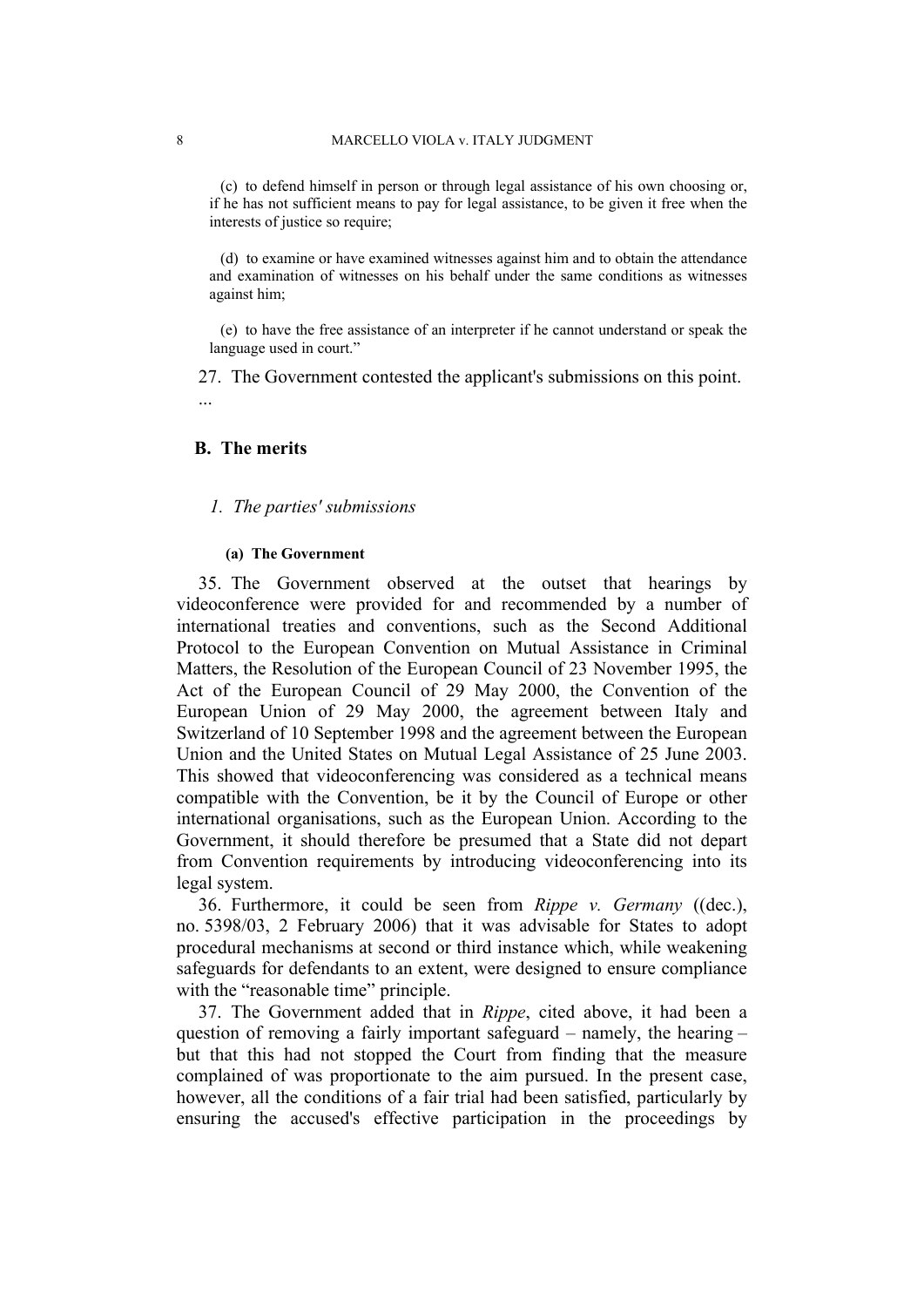videoconference, which was a sophisticated technical device that allowed the detainee to remain in his place of detention and avoided substantial delays. Only a video link would have allowed the applicant – who was subject to a restricted prison regime at the time, detained far away from the hearing room and on trial before different courts at the same time – to participate in the proceedings without their length being affected.

38. The Government also pointed out that videoconferencing had been used only on appeal, when, in theory, evidence could not be adduced and procedural guarantees were less substantial.

39. Moreover, moving highly dangerous detainees from one place to another raised serious issues of public safety and order. In particular, it multiplied the risks of escape and increased the likelihood of reprisals against the accused themselves. Furthermore, the physical presence of detainees in the hearing room increased the risk of intimidation of witnesses and injured parties.

40. In the Government's opinion, there was no substantial difference between the accused's physical presence and his participation in the proceedings by videoconference. A video link allowed the accused to see and hear what was going on in the hearing room, and he himself could be seen and heard by the other parties, the judge and the witnesses. He was thus in a position to listen to the evidence given by the witnesses and grasp anything capable of invalidating their evidence, request leave to address the court and make any statement he considered necessary to his defence.

41. The accused could also confer privately with counsel, present in the hearing room, by means of a telephone line secured against any attempt at interception. Counsel for the defendant could also send a replacement to the videoconference room or, conversely, attend on his client personally and entrust the lawyer replacing him with his client's defence before the court.

42. Provision for an accused's participation in the proceedings by videoconference was in any event limited to specific cases and the relevant procedure laid down by statute.

43. In the light of the foregoing, the Government submitted that hearings by videoconference ensured effective and speedy justice without sacrificing the rights of the defence. The applicant had not, moreover, indicated how he would have altered his defence if he had been present during the proceedings or what obstacles he had encountered as a result of the videoconference. Nor had he alleged that it had been conducted in breach of the relevant domestic provisions.

## **(b) The applicant**

44. The applicant contested the Government's arguments. He stated that from 2000 he had been subject to the restricted prison regime provided for in section 41 *bis* of the Prison Organisation Act and had not therefore been able to be present at the appeal hearings in the second set of criminal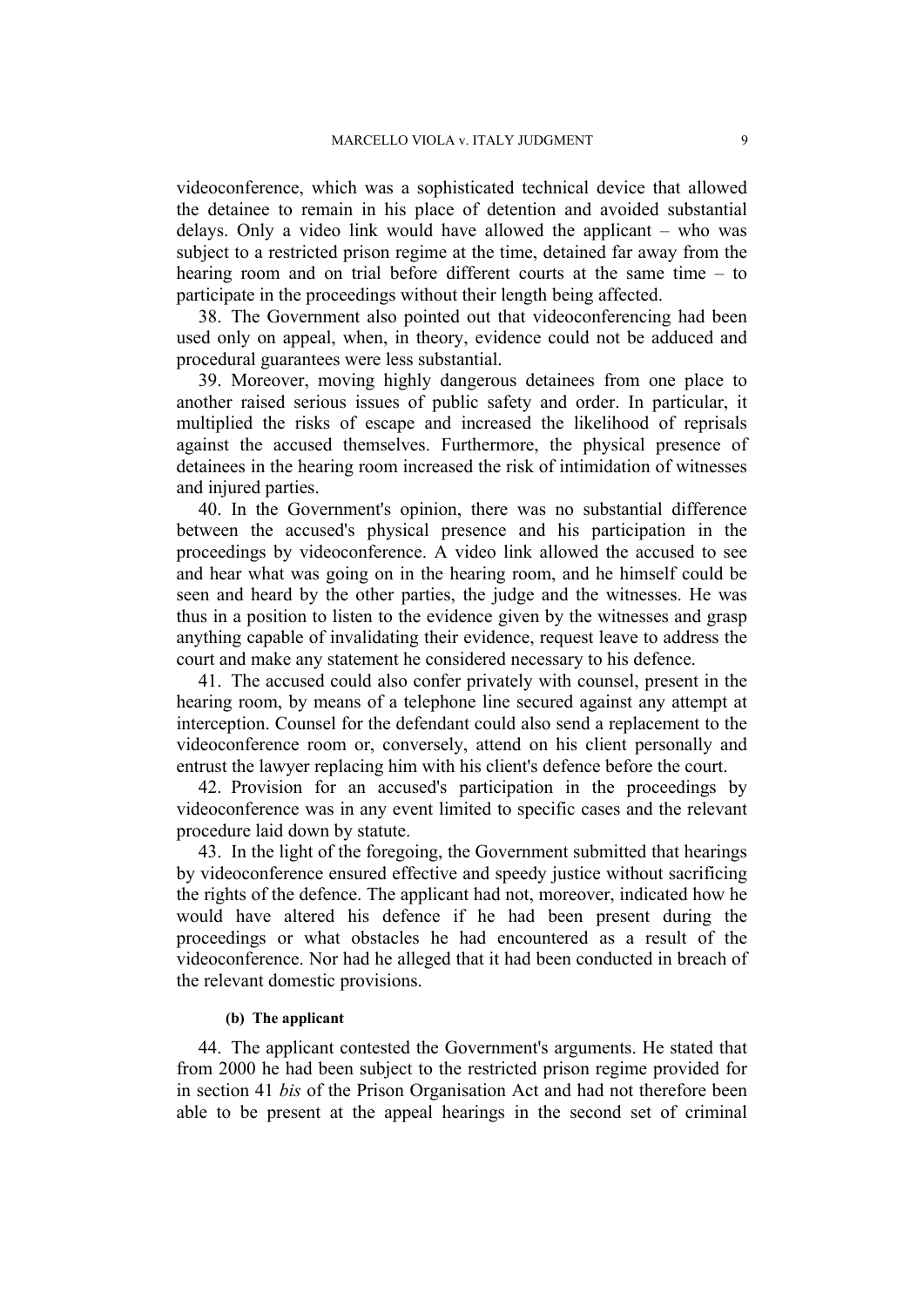proceedings, which he had followed by videoconference. Accordingly, there had been a violation of the rights of the defence and he had been discriminated against as compared with other detainees.

45. The applicant also submitted that his participation via a video link and his subjection to the restricted prison regime had "certainly influenced" the court, at least from the point of view of assessing whether he was a danger to society.

46. In the applicant's view, he could have been transferred to the hearing room without incurring any danger. He stated in that connection that very often the hearing rooms used to try Mafia-related offences were geographically close to prisons and could be reached without bringing the detainee outside. In the present case, he submitted, instead of following his trial by videoconference from L'Aquila Prison, he could have been imprisoned in Reggio di Calabria Prison.

47. The requirement of the accused's presence in the hearing room was even more important where, as in the present case, the appeal court ordered the reopening of the investigation and further evidence was adduced before it. The applicant pointed out in this connection that during the appeal hearings in the second set of criminal proceedings an informer had been present before the Reggio di Calabria Assize Court of Appeal.

48. Lastly, videoconferencing resulted in "foreseeable difficulties" due to defective links or poor voice transmission, which prevented speedy communication with defence counsel.

## *2. The Court's assessment*

#### **(a) General principles**

49. The Court reiterates that the guarantees in Article 6 § 3 of the Convention are specific aspects of the right to a fair trial set forth in the first paragraph of this Article. Consequently, the applicant's various complaints will be examined under the two provisions taken together (see, among many other authorities, *Van Geyseghem v. Belgium* [GC], no. 26103/95, § 27, ECHR 1999-I).

50. In the interests of a fair and just criminal process it is of capital importance that the accused should appear at his trial (see *Lala v. the Netherlands*, 22 September 1994, § 33, Series A no. 297-A; *Poitrimol v. France*, 23 November 1993, § 35, Series A no. 277-A; and *De Lorenzo v. Italy* (dec.), no. 69264/01, 12 February 2004), both because of his right to a hearing and because of the need to verify the accuracy of his statements and compare them with those of the victim – whose interests need to be protected – and of the witnesses (see *Sejdovic v. Italy* [GC], no. 56581/00, § 92, ECHR 2006-II).

51. It is true that Article 6 does not explicitly require the interests of witnesses in general, and those of victims called upon to testify in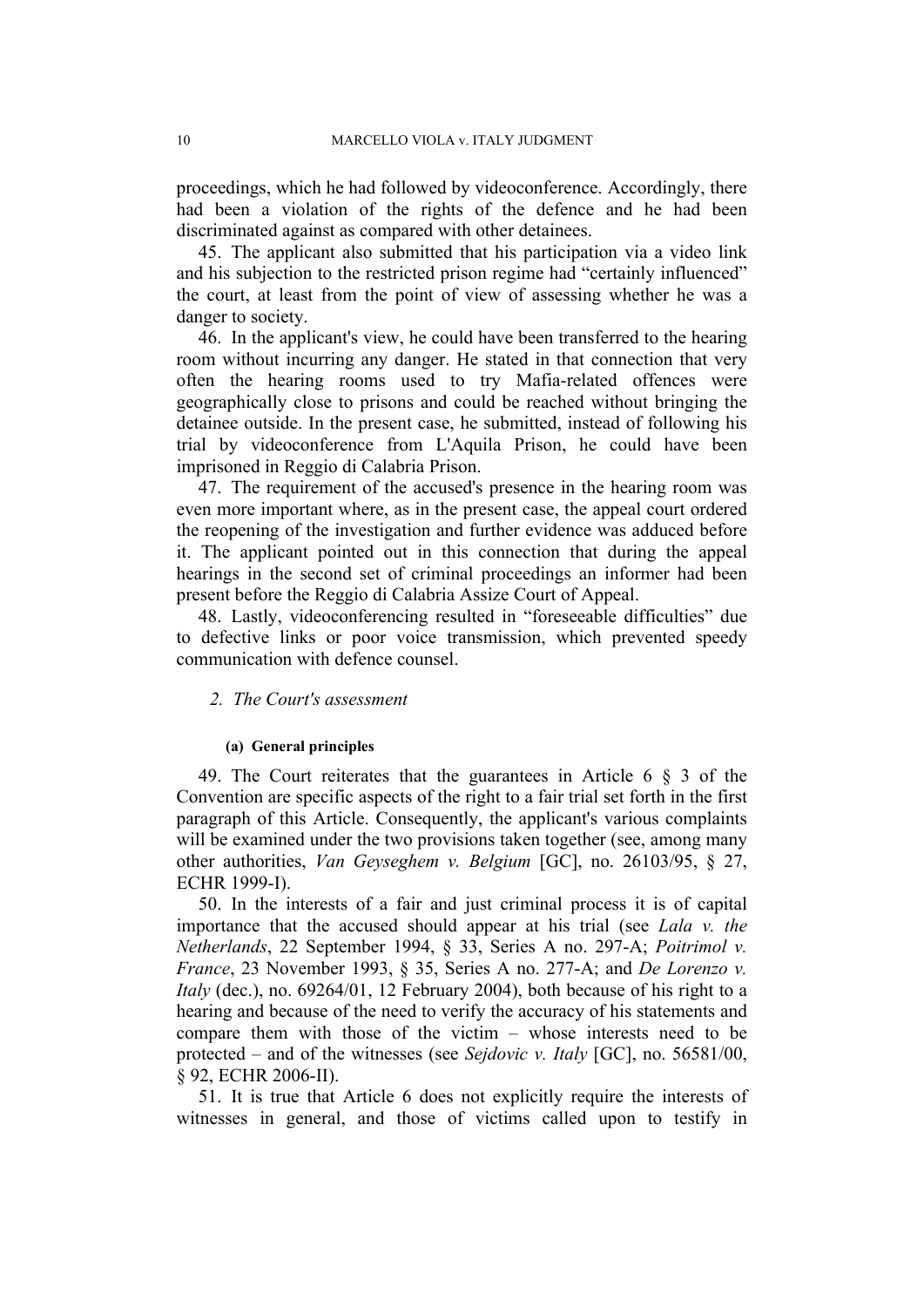particular, to be taken into consideration. However, their life, liberty or security of person may be at stake, as may interests coming generally within the ambit of Article 8 of the Convention. Such interests of witnesses and victims are in principle protected by other, substantive provisions of the Convention, which imply that Contracting States should organise their criminal proceedings in such a way that those interests are not unjustifiably imperilled. Against this background, principles of fair trial also require that in appropriate cases the interests of the defence are balanced against those of witnesses or victims called upon to testify (see *Doorson v. the Netherlands*, 26 March 1996, § 70, *Reports of Judgments and Decisions* 1996-II, and *Van Mechelen and Others v. the Netherlands*, 23 April 1997, § 53, *Reports* 1997-III).

52. Although this is not expressly mentioned in paragraph 1 of Article 6, the object and purpose of the Article taken as a whole show that a person "charged with a criminal offence" is entitled to take part in the hearing. Moreover, sub-paragraphs (c), (d) and (e) of paragraph 3 guarantee to "everyone charged with a criminal offence" the right "to defend himself in person", "to examine or have examined witnesses" and "to have the free assistance of an interpreter if he cannot understand or speak the language used in court", and it is difficult to see how he could exercise these rights without being present (see *Colozza v. Italy*, 12 February 1985, § 27, Series A no. 89, and *Sejdovic*, cited above, § 81).

53. Nor is it in dispute that Article 6, read as a whole, guarantees the right of an accused to participate effectively in a criminal trial. In general this includes, *inter alia*, not only his right to be present, but also to hear and follow the proceedings (see *Stanford v. the United Kingdom*, 23 February 1994, § 26, Series A no. 282-A).

54. The personal appearance of the defendant does not take the same crucial significance for an appeal hearing as it does for the trial hearing (see *Kamasinski v. Austria*, 19 December 1989, § 106, Series A no. 168). The manner of application of Article 6 to proceedings before courts of appeal does, however, depend on the special features of the proceedings involved; account must be taken of the entirety of the proceedings in the domestic legal order and of the role of the appellate court therein (see *Ekbatani v. Sweden*, 26 May 1988, § 27, Series A no. 134, and *Monnell and Morris v. the United Kingdom*, 2 March 1987, § 56, Series A no. 115).

55. Leave-to-appeal proceedings and proceedings involving only questions of law, as opposed to questions of fact, may comply with the requirements of Article 6 even though the appellant was not given an opportunity of being heard in person by the appeal or cassation court, provided that there has been a public hearing at first instance (see, *inter alia*, *Monnell and Morris*, cited above, § 58 (leave to appeal), and *Sutter v. Switzerland*, 22 February 1984, § 30, Series A no. 74 (Court of Cassation)). However, in the latter case the underlying reason is that the courts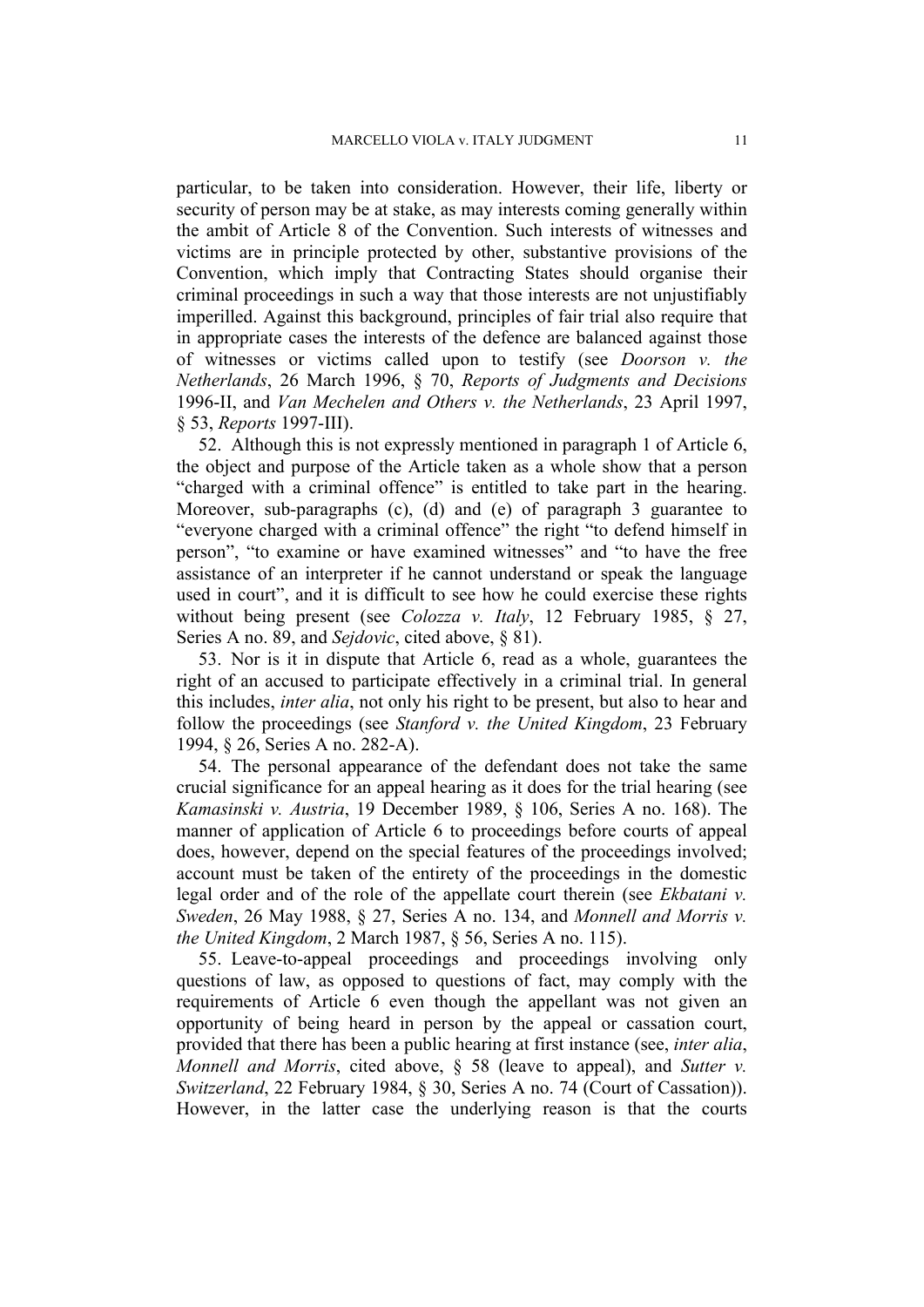concerned do not have the task of establishing the facts of the case, but only of interpreting the legal rules involved (see *Ekbatani*, cited above, § 31).

56. Indeed, even where an appeal court has full jurisdiction to review the case on questions both of fact and of law, Article 6 does not always require a right to a public hearing and *a fortiori* a right to be present in person (see *Fejde v. Sweden*, 29 October 1991, § 31, Series A no. 212-C). Regard must be had in assessing this question to, *inter alia*, the special features of the proceedings involved and the manner in which the defence's interests were presented and protected before the appellate court, particularly in the light of the issues to be decided by it (see *Helmers v. Sweden*, 29 October 1991, §§ 31-32, Series A no. 212-A), and their importance for the appellant (see *Kremzow v. Austria*, 21 September 1993, § 59, Series A no. 268-B; *Kamasinski*, cited above, § 106 *in fine*; and *Ekbatani*, cited above, §§ 27-28).

57. Moreover, a detained appellant in the nature of things lacks the ability that an appellant at liberty or a "civil party" in criminal proceedings has to attend an appeal hearing. Special technical arrangements, including security measures, have to be made if a convicted person is to be brought before an appeal court (see *Kamasinski*, cited above, § 107).

58. However, where an appellate court has to examine a case as to the facts and the law and make a full assessment of the issue of guilt or innocence, it cannot determine the issue without a direct assessment of the evidence given in person by the accused for the purpose of proving that he did not commit the act allegedly constituting a criminal offence (see *Dondarini v. San Marino*, no. 50545/99, § 27, 6 July 2004).

59. Although not absolute, the right of everyone charged with a criminal offence to be effectively defended by a lawyer, assigned officially if need be, is one of the fundamental features of a fair trial (see *Poitrimol*, cited above, § 34). A person charged with a criminal offence does not lose the benefit of this right merely on account of not being present at the trial (see *Mariani v. France*, no. 43640/98, § 40, 31 March 2005). It is of crucial importance for the fairness of the criminal justice system that the accused be adequately defended, both at first instance and on appeal (see *Lala*, cited above, § 33, and *Pelladoah v. the Netherlands*, 22 September 1994, § 40, Series A no. 297-B).

60. While it confers on everyone charged with a criminal offence the right to "defend himself in person or through legal assistance ...", Article 6 § 3 (c) does not specify the manner of exercising this right. It thus leaves to the Contracting States the choice of the means of ensuring that it is secured in their judicial systems, the Court's task being only to ascertain whether the method they have chosen is consistent with the requirements of a fair trial (see *Quaranta v. Switzerland*, 24 May 1991, § 30, Series A no. 205). In this respect, it must be remembered that the Convention is designed to "guarantee not rights that are theoretical or illusory but rights that are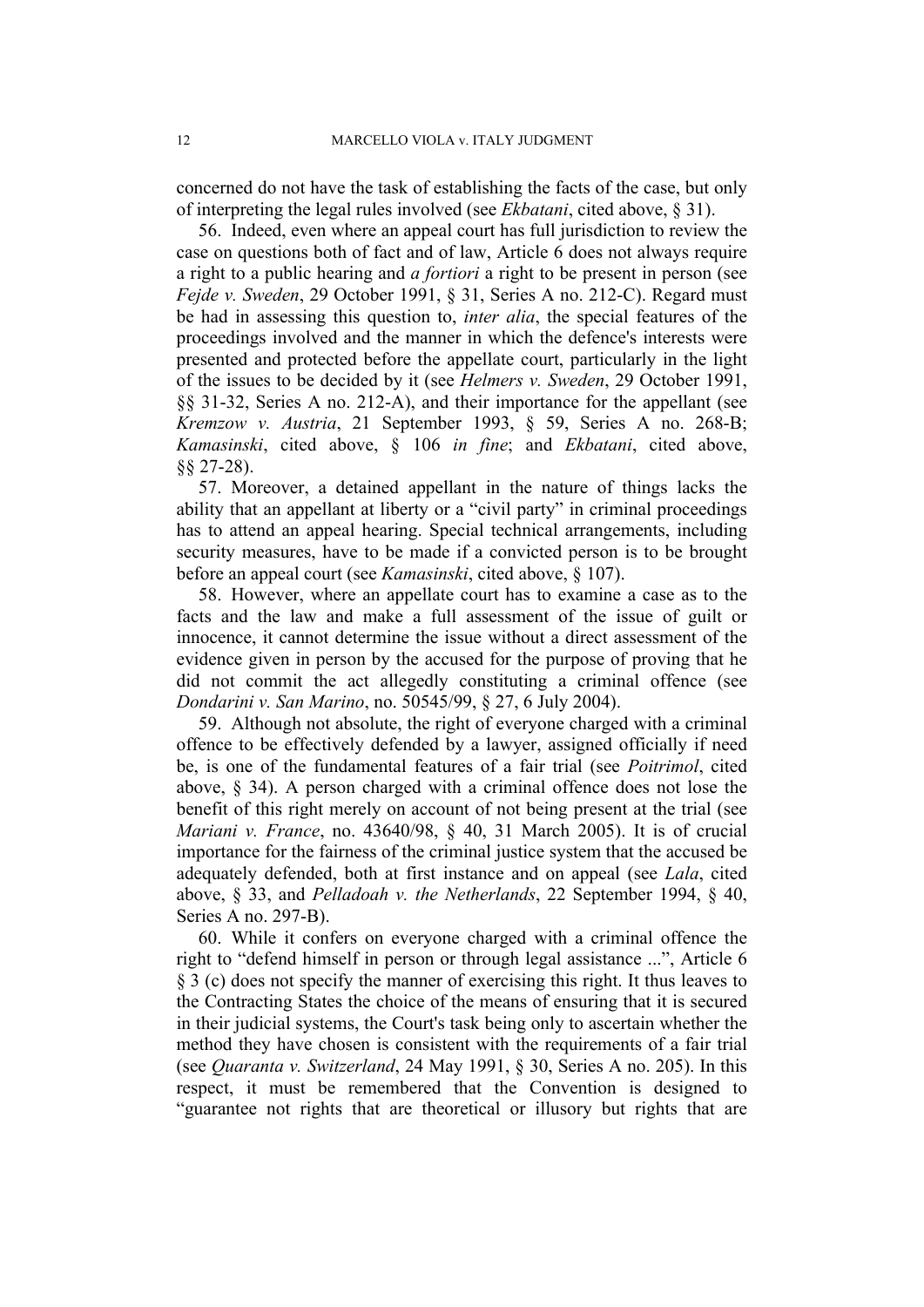practical and effective" and that assigning counsel does not in itself ensure the effectiveness of the assistance he may afford an accused (see *Imbrioscia v. Switzerland*, 24 November 1993, § 38, Series A no. 275, and *Artico v. Italy*, 13 May 1980, § 33, Series A no. 37).

61. Specifically, an accused's right to communicate with his advocate out of hearing of a third person is part of the basic requirements of a fair trial in a democratic society and follows from Article  $6 \& 3$  (c) of the Convention. If a lawyer were unable to confer with his client and receive confidential instructions from him without such surveillance, his assistance would lose much of its usefulness (see *S. v. Switzerland*, 28 November 1991, § 48, Series A no. 220). The importance to the rights of the defence of ensuring confidentiality in meetings between the accused and his lawyers has been affirmed in various international instruments, including European instruments (see *Brennan v. the United Kingdom*, no. 39846/98, §§ 38-40, ECHR 2001-X). However, restrictions may be imposed on an accused's access to his lawyer if good cause exists. The question, in each case, is whether the restriction, in the light of the entirety of the proceedings, has deprived the accused of a fair hearing (see *Öcalan v. Turkey* [GC], no. 46221/99, § 133, ECHR 2005-IV).

62. Lastly, it should be pointed out that, having regard to the place that the right to a fair administration of justice holds in a democratic society, any measures restricting the rights of the defence should be strictly necessary. If a less restrictive measure can suffice then that measure should be applied (see *Van Mechelen and Others*, cited above, § 58).

#### **(b) Application of these principles to the present case**

63. The Court observes at the outset that the Reggio di Calabria Assize Court of Appeal had the task of examining the case as to the facts and the law and making a full assessment of the issue of the applicant's guilt or innocence. The applicant's participation in the appeal proceedings was therefore necessary under the terms of the Convention. Indeed, this has not been disputed by the Government.

64. The applicant did not claim that he had been denied the opportunity to follow the proceedings. He complained of the manner of his participation, which was organised by videoconference. He alleged that the use of this device created difficulties for the defence.

65. The Court notes that participation in the proceedings by videoconference is explicity provided for in Italian law, namely, by Article 146 *bis* of the implementing provisions of the CCP (see paragraph 19 above). This provision specifies the cases in which videoconferencing can be used, the authority competent to order it and the technical arrangements for installing an audiovisual link. The Constitutional Court has held it to be compatible with the Constitution and the Convention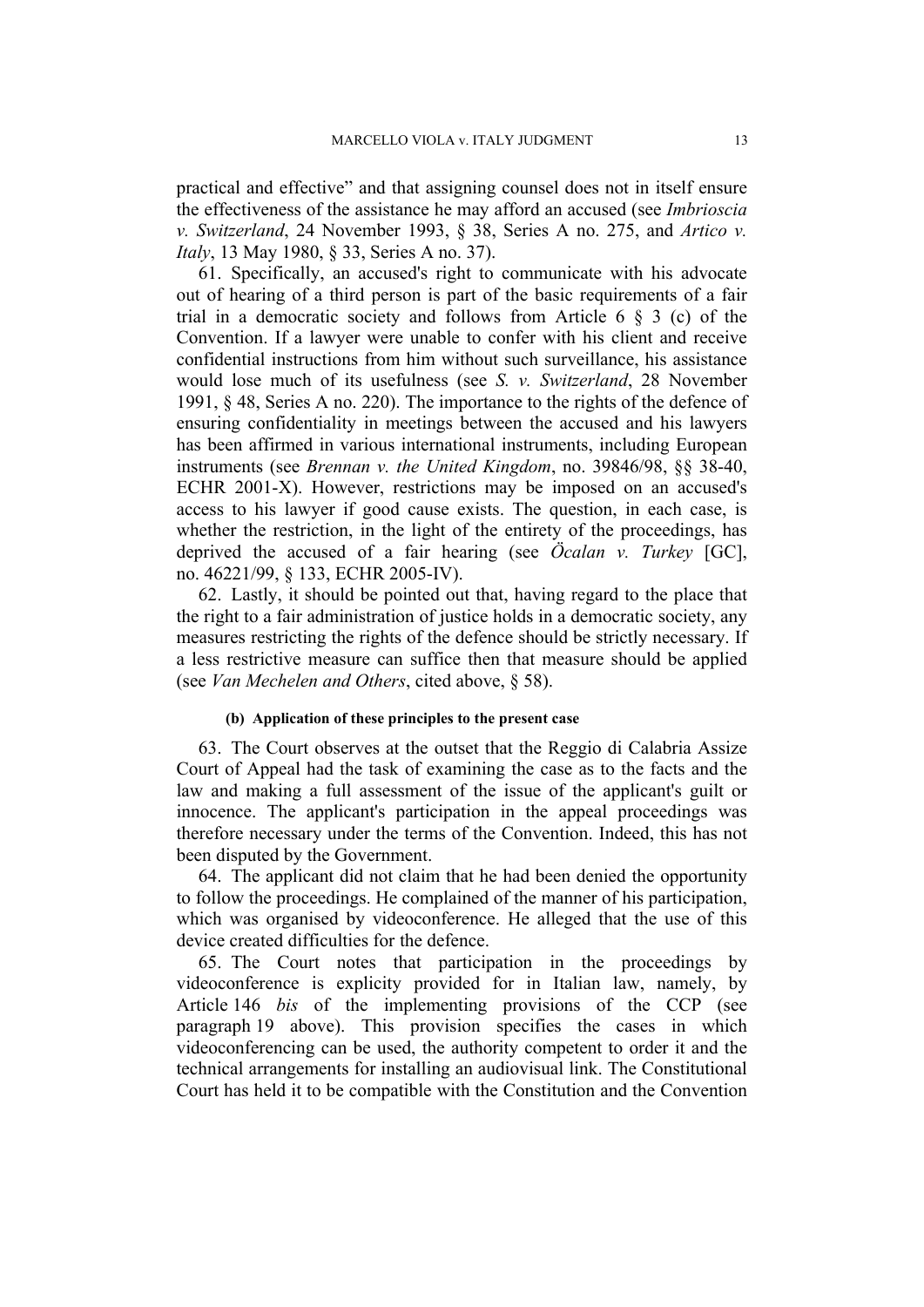(see order no. 483 of 2002 and judgment no. 342 of 1999 – paragraphs 20- 22 above).

66. Provided that use of this method is not barred by domestic law and international instruments on the question, it is authorised for taking evidence from witnesses or experts, possibly with the participation of a person being prosecuted, by texts other than the Convention, namely the Second Additional Protocol to the European Convention on Mutual Assistance in Criminal Matters and the Convention on Mutual Assistance in Criminal Matters between the Member States of the European Union (see paragraphs 23-24 above). In addition, in its Resolution of 23 November 1995 on the protection of witnesses in the fight against international organised crime, the European Council stated: "one of the forms of protection to be envisaged is the possibility of giving evidence in a place other than that in which the person being prosecuted is situated through the use, if necessary, of audiovisual methods" (see paragraph 25 above).

67. Although the defendant's participation in the proceedings by videoconference is not as such contrary to the Convention, it is incumbent on the Court to ensure that recourse to this measure in any given case serves a legitimate aim and that the arrangements for the giving of evidence are compatible with the requirements of respect for due process, as laid down in Article 6 of the Convention.

68. In this connection the Court observes that in the present case the videoconferencing measure was applied in accordance with paragraph 1 *bis* of Article 146 *bis* of the implementing provisions of the CCP, as the applicant was subject to the restricted prison regime. The applicant has not shown that other persons in a similar situation to his were treated differently.

69. In the Court's opinion, it is undeniable that the transfer of such a prisoner entails particularly stringent security measures and a risk of absconding or attacks. It may also provide the detainee with an opportunity to renew contact with the criminal organisations to which he is suspected of belonging.

70. The Court has accepted that other considerations, including the right to a trial within a reasonable time and the related need for expeditious handling of the courts' case-load, must be taken into account in determining the need for a public hearing at stages in the proceedings subsequent to the trial at first instance (see, for example, *Helmers*, cited above, § 36; *Jan-Åke Andersson v. Sweden*, 29 October 1991, § 27, Series A no. 212-B; *Fejde*, cited above, § 31; and *Hoppe v. Germany*, no. 28422/95, § 63, 5 December 2002). The videoconferencing measure provided for by the Italian legislature was aimed, among other things, at reducing the delays incurred in transferring detainees and thus simplifying and accelerating criminal proceedings (see, *mutatis mutandis*, *Rippe*, cited above).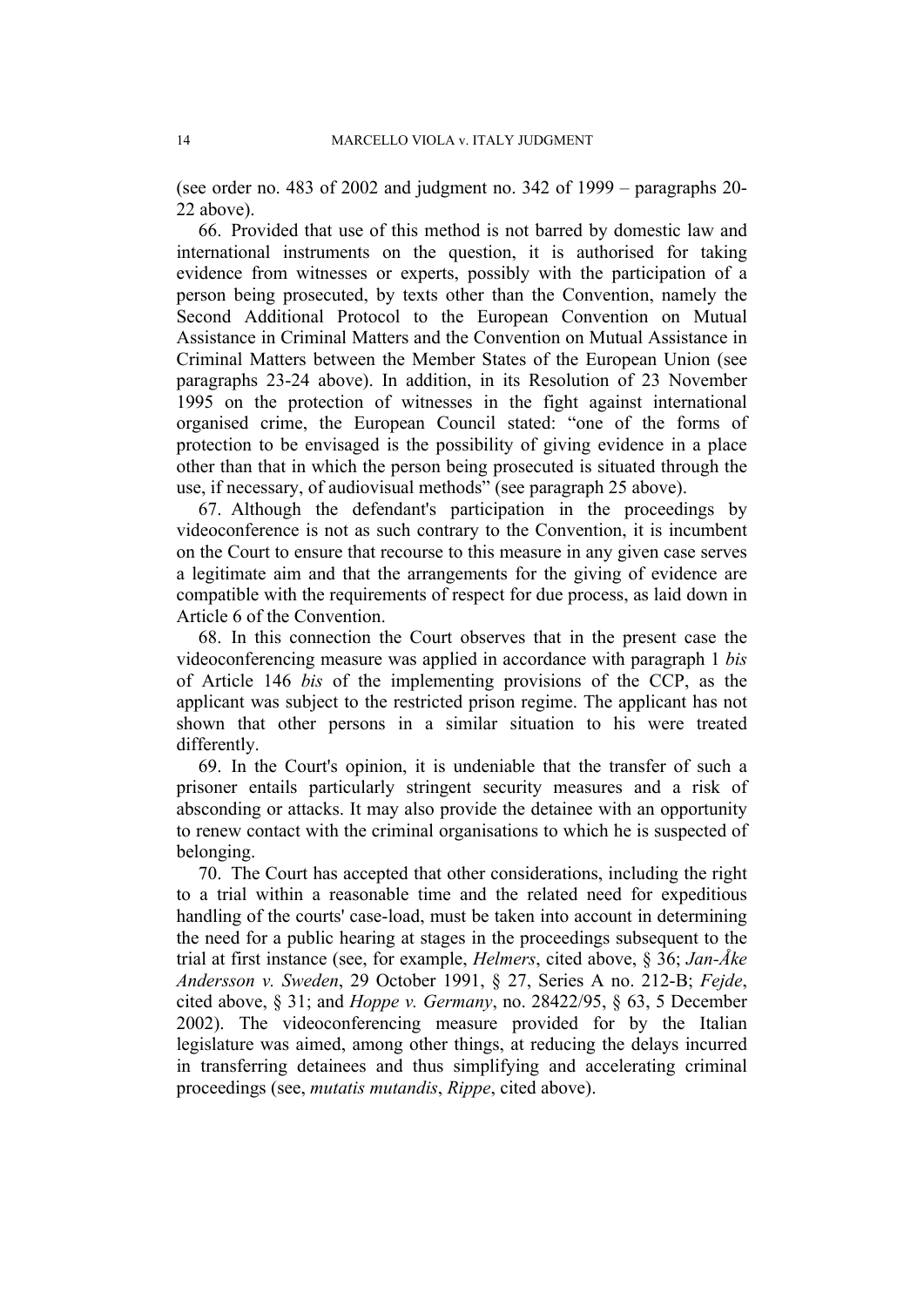71. At the same time it should be pointed out that the applicant was accused of serious crimes related to the Mafia's activities. The fight against that scourge may, in certain cases, require the adoption of measures intended to protect, in particular, public safety and order and to prevent other criminal offences (see *Pantano v. Italy*, no. 60851/00, § 69, 6 November 2003). With its rigid hierarchical structure and very strict rules and its substantial power of intimidation based on the rule of silence and the difficulty in identifying its followers, the Mafia represents a sort of criminal opposition force capable of influencing public life directly or indirectly and of infiltrating the institutions (see *Contrada v. Italy*, 24 August 1998, § 67, *Reports* 1998-V). It is not therefore unreasonable to consider that its members may, even by their mere presence in the courtroom, exercise undue pressure on other parties in the proceedings, especially the victims and *pentiti*.

72. In the light of the foregoing, the Court considers that the applicant's participation in the appeal hearings by videoconference pursued legitimate aims under the Convention, namely, prevention of disorder, prevention of crime, protection of witnesses and victims of offences in respect of their rights to life, freedom and security, and compliance with the "reasonable time" requirement in judicial proceedings. It remains to be considered whether the arrangements for the conduct of the proceedings respected the rights of the defence.

73. The Court observes that, in accordance with paragraph 3 of Article 146 *bis* of the implementing provisions of the CCP, the applicant was able to take advantage of an audiovisual link with the hearing room, which allowed him to see the persons present and hear what was being said. He could also be seen and heard by the other parties, the judge and the witnesses, and had an opportunity to make statements to the court from his place of detention.

74. Admittedly, it is possible that, on account of technical problems, the link between the hearing room and the place of detention will not be ideal, and thus result in difficulties in transmission of the voice or images. In the present case, however, at no time during the appeal proceedings did the applicant or his defence counsel seek to bring to the attention of the court difficulties in hearing or seeing (see, *mutatis mutandis*, *Stanford*, cited above, § 27).

75. The Court points out, lastly, that the applicant's defence counsel had the right to be present where his client was situated and to confer with him confidentially. This was also a statutory right of defence counsel present in the hearing room (see paragraph 4 of Article 146 *bis* of the implementing provisions of the CCP). There is nothing to suggest that in the present case the applicant's right to communicate with his lawyer out of the earshot of third parties was infringed.